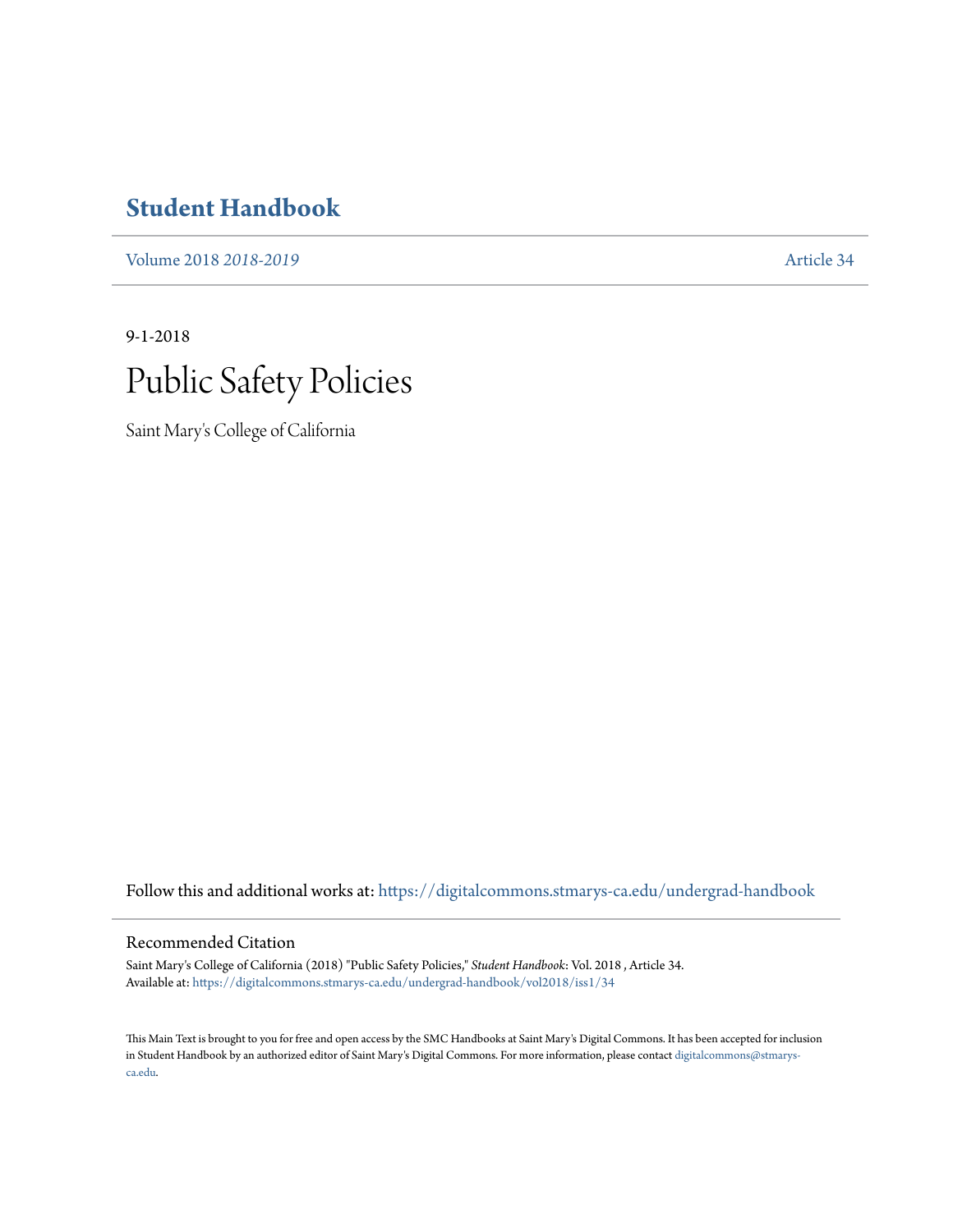## **Public Safety Policies**

Public Safety is responsible for safety and security programs, crime prevention, parking control, lost and found and escort services on campus property. Public Safety officers patrol the campus; respond to reports of crimes, fire alarms, medical emergencies and requests for assistance; and enforce campus traffic and parking regulations. While the Moraga Police Department is the official governmental law enforcement agency for the Saint Mary's campus, the Department of Public Safety, as a non-sworn security organization, provides the day-to-day, 24-hour security and safety presence on campus. The College requests that all crimes be reported to the Department of Public Safety at 925-631-4282. While the Department of Public Safety contacts the Moraga Police Department for further investigation and follow-up on criminal matters as appropriate, all victims of crimes retain the right to contact the Moraga Police Department directly for any criminal matter.

## **Traffic and Parking**

Parking and vehicle use regulations are designed to provide for orderly parking as well as the safe flow of traffic on campus. Operators of vehicles (including, but not limited to, cars, trucks, motorcycles and scooters and bicycles) on campus are expected to safely operate their vehicle while maintaining a maximum speed of 15 mph and observing all College traffic rules and regulations. Recreational vehicles (RVs) are not permitted on campus without prior written approval from the Director of Public Safety. The rules and regulations include, but are not limited to: yielding to pedestrians, obeying traffic signs and devices, complying with all California vehicular regulations (e.g. wearing safety belts, wearing helmets, driving under the influence), non-entry or storage in any building, and removal of vehicles from campus at the end of the academic year. **All vehicles entering campus are subject to search.**

Bicycles, scooters, skateboards, "hover" boards and any other conveyance not used to accommodate a disability are prohibited from covered walkways and breezeways. Non-motor conveyances of these types are allowed on sidewalks only if used safely and in consideration for the flow and density of pedestrian traffic.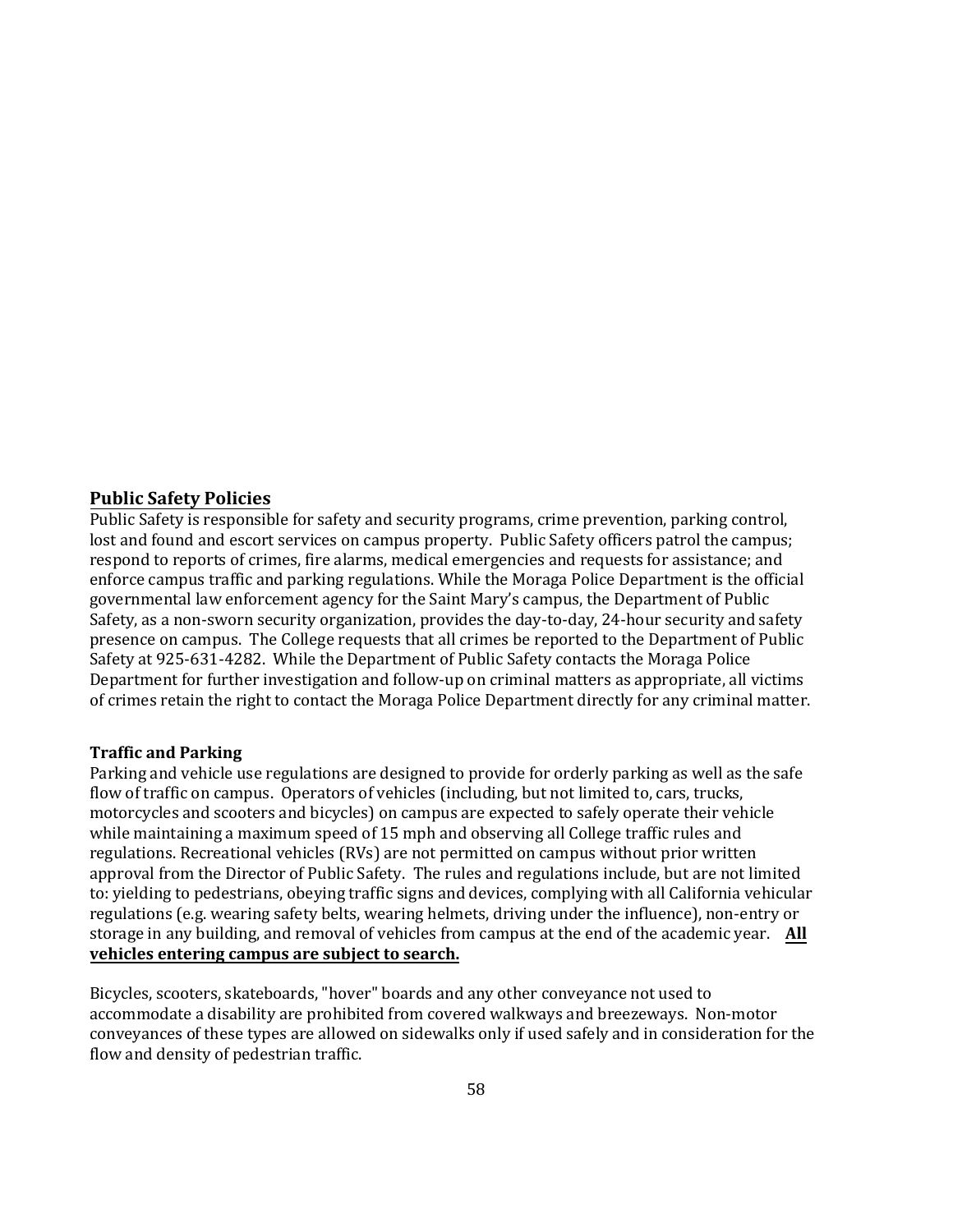All non-visitor motor vehicles on campus must be registered with the Department of Public Safety and must properly display the appropriate parking permit at all times. For information on obtaining a parking permit, please visit the Public Safety webpage at: [stmarys-ca.edu/public-safety](http://www.stmarys-ca.edu/public-safety) . Daily visitor parking permits may be purchased at the machines in visitor lots. Violation of these regulations may result in violation notices, vehicle immobilization, towing, loss of parking privileges and referral to the student or staff discipline process. At its discretion, the College may remove and impound motor vehicles or bicycles blocking the entry or exit of any building on campus, if found improperly parked or abandoned.

The fines parking and traffic violations are paid at the Business Office or may be appealed within fourteen (14) days from issuance. Appeals are handled on-line at[: stmarys-ca.edu/public-safety](http://www.stmarys-ca.edu/public-safety) . Fines not paid or appealed within 14 days will be doubled and placed on the student's term bill. Failure to pay fines also subjects a vehicle to being immobilized, typically with a tire boot. Vehicles that are immobilized are assessed a \$50.00 immobilization fee in addition to any other fines for violation of parking regulations. The tire boot/immobilization device is not removed from the vehicle until the fee and all fines are paid to the Business Office. Vehicles that are towed from campus are done so at the owner's expense.

Contact the Department of Public Safety for more detailed information concerning campus parking and vehicle use regulations. Parking information can be found on the Public Safety website: <http://www.stmarys-ca.edu/public-safety>

#### **Clery and Sex Offender Notice**

As provided by the Jeanne Clery Disclosure of Campus Security Policy and Campus Crime Statistics Act, Saint Mary's College of California, through its Department of Public Safety, annually provides notice and makes available copies of the Annual Security & Fire Safety Report, to the campus community, prospective students, employees and the public. The Report includes statistics for the previous three calendar years concerning crimes and incidents which occurred on campus, in offcampus buildings, property owned or controlled by the College, or on public property adjacent to campus, that were reported to campus security authorities or local police. The Report also provides campus policies and practices concerning security, how to report sexual assaults and other crimes, crime prevention efforts, policies/laws governing alcohol and drugs, victims' assistance programs, student discipline, College resources, and other matters. The Annual Security & Fire Safety Report is available electronically at[: http://www.stmarys-ca.edu/public-safety](http://www.stmarys-ca.edu/public-safety). Request a copy via telephone at: 925-631-4282. Request a copy by mail at:

Department of Public Safety 101 Assumption Hall 1928 Saint Mary's Road Moraga, CA 94575-3111

In addition, as provided by the Campus Sex Crimes Prevention Act, the Contra Costa County Sheriff's Office maintains a Megan's Law database of sex crime offenders. Information may be obtained through the California Department of Justice website which lists designated registered sex offenders in California at: [http://www.meganslaw.ca.gov](http://www.meganslaw.ca.gov/) 

#### **Impounding of Prohibited Materials or Equipment**

The College may impound materials specifically prohibited by the Code, College policy or law. The College may also impound equipment used in a dangerous manner or in violation of the Code or other College policy, including but not limited to kegs, drug paraphernalia, skateboards, "hover"